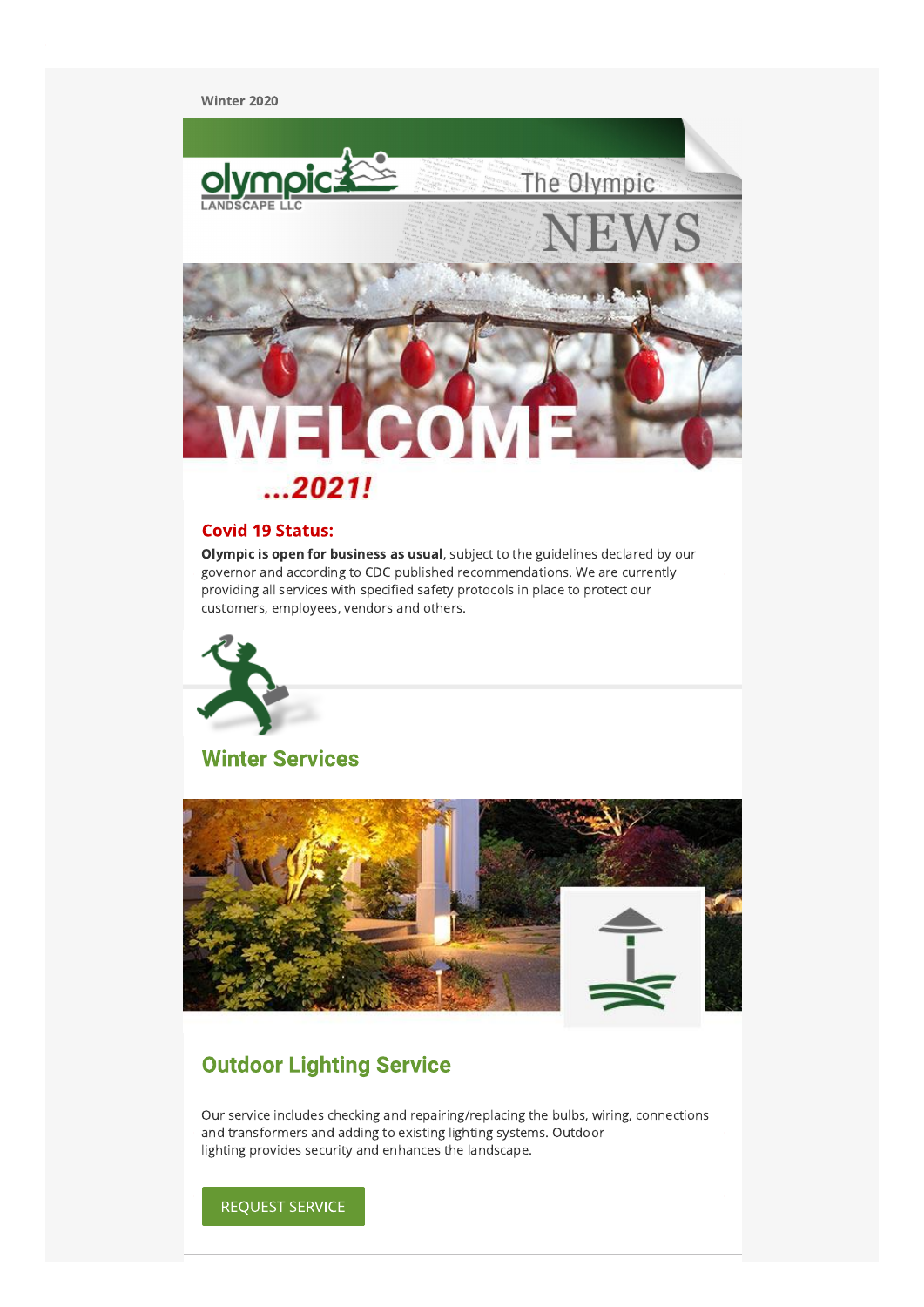

### **Backflow Assembly Testing**

Olympic covers a complete testing service including backflow assembly maintenance and repair. We perform only the test and repair required for compliance, in the most appropriate, economical, and professional manner.

#### **REQUEST SERVICE**



# **15% OFF**

### **Drainage & Retaining Wall Services**

Enjoy a 15% off discount on Drainage and Retaining Walls landscape services for a limited time only.\*

Do you struggle with excess water in your landscape, pour drainage, run off, water logging? We install various drainage solutions to manage the water system for healthier landscapes.

This special offer is for both new and existing Olympic Landscape customers. How can we help with **your landscaping needs**?

\*Valid through 4/15/21.

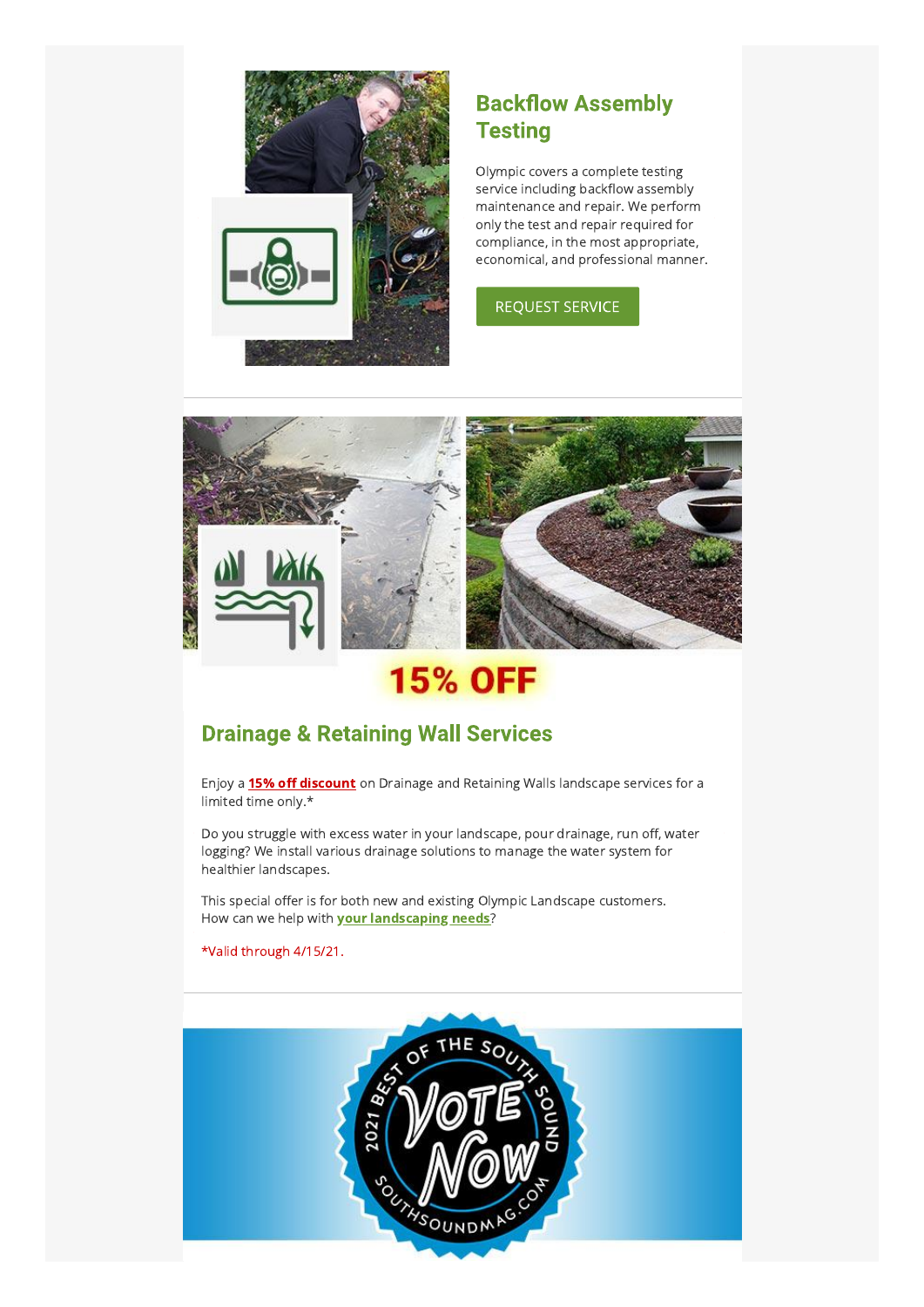### **Best Landscaper for 2021?**

It's that time of year again, and we're hoping to be selected the Best Landscaper of South Sound for the 12th year in a row. You have helped make this possible by voting for us in the past. Will you do that again this year?

Just click on the button below. You may have to register but it's a simple thing to do. There are several other categories you can vote for as well, and it's kind of fun. Thank you for your vote!!



**VOTE NOW** 

Voting ends Friday, January 15 at 11:59 PM.



### **Plan Now for a Spring Landscape**

Spring is coming, which is a great time for landscaping. And now is a great time to begin planning, with a professional Design for your new yard.

A creative plan by our talented and seasoned Landscape Design Team is a pathway to an imaginative garden, as well as a tool for budgeting landscape construction costs.

Click the images below to take a closer look.



The first step? Sign up for a FREE Site Visit!

Take Care,

Joe Areyano CEO